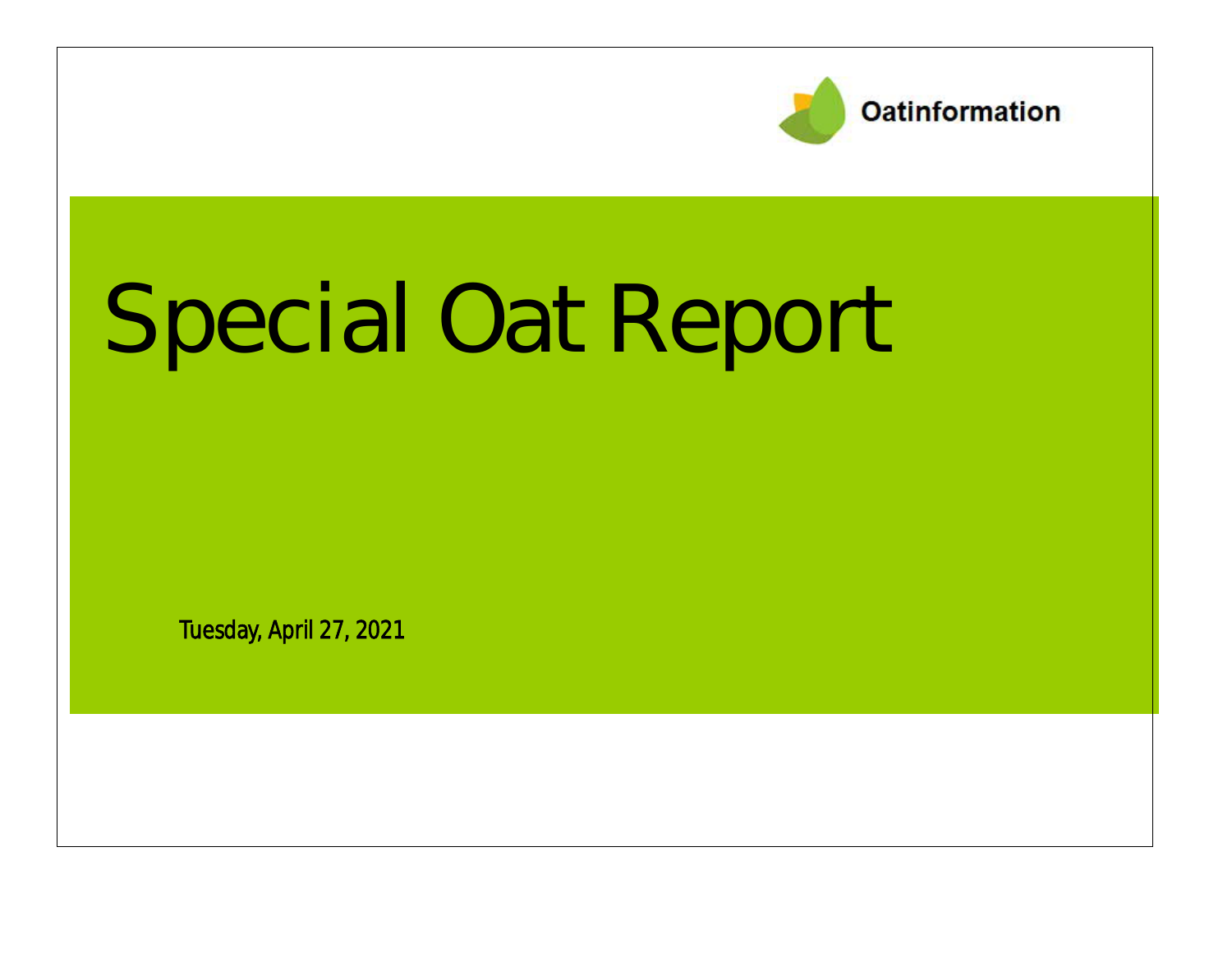

### Special Oat Report April 27, 2021

#### **Canadian 2021 oat plantings forecast to fall 6% putting 2021/22 oat end stocks on a path to near record lows**

Canadian farmers expect to plant more canola, barley, soybeans, and corn for grain in, while area seeded to wheat, oats, dry peas, and lentils are anticipated to decrease compared with the previous year.

Anticipated seeded areas may differ from data on actual seeded areas to be released in June for several reasons, including the ongoing impacts of COVID-19both the Canadian and world grain markets.

As always, weather may also contribute to changes in seeding decisions. During collection of the March crop survey, parts of Western Canada were experiencing particularly dry conditions, with soil moisture estimated well below average levels across much of the Prairies. By comparison, soil moisture conditions in Eastern Canada were considered normal because of average precipitation over the winter.

#### **Barley and oats**

Nationwide, barley acreage is expected to increase 13.9% to 8.6 million acres in 2021, likely as a result of strong prices and low carry-in stocks.

Saskatchewan is expected to lead the increase, up 24.5% to 3.9 million acres. If realized, this would be the largest seeded area in the province since 2007. Both Alberta (+7.8%) and Manitoba (+10.8%) also anticipate planting more barley.

Oat area is expected to fall 6.0% to 3.6 million acres compared with one year earlier, as global oat supplies are anticipated to increase, possibly affecting prices in Canada. The decrease is expected mostly in Saskatchewan, where seeded area is anticipated to fall by 206,400 acres (- 11.1%).

*The lower oat planting estimate of down 6% was in line with our forecast of down 5%. If realized, based on average area abandonment*

*(Continued on page 3)*

| Stats Canada 2021 Oat Planting Forecast |            |           |                     |          |  |  |  |  |  |
|-----------------------------------------|------------|-----------|---------------------|----------|--|--|--|--|--|
| acres                                   | 2019       | 2020      | 2021                | Change   |  |  |  |  |  |
| Canada                                  | 3,595,800r | 3,839,100 | 3,608,300           | $-6.0%$  |  |  |  |  |  |
| Prince Edward Island                    | 11,100     | 7,900     | 7,900               | 0.0%     |  |  |  |  |  |
| Nova Scotia                             | 2,700      | 4,000     | 4,000               | 0.0%     |  |  |  |  |  |
| New Brunswick                           | 18,800     | 14,100    | 14,100              | 0.0%     |  |  |  |  |  |
| Quebec                                  | 181,500    | 204,200   | 172,600             | $-15.5%$ |  |  |  |  |  |
| Ontario                                 | 93,100     | 104,500   | 68,300              | $-34.6%$ |  |  |  |  |  |
| Manitoba                                | 525,200    | 695,100   | 763,300             | 9.8%     |  |  |  |  |  |
| Saskatchewan                            | 1,795,900  |           | 1,855,700 1,649,300 | $-11.1%$ |  |  |  |  |  |
| Alberta                                 | 899,100    | 881,200   | 856,400             | $-2.8%$  |  |  |  |  |  |
| British Columbia                        | 67,700     | 71,900    | 71,900              | $0.0\%$  |  |  |  |  |  |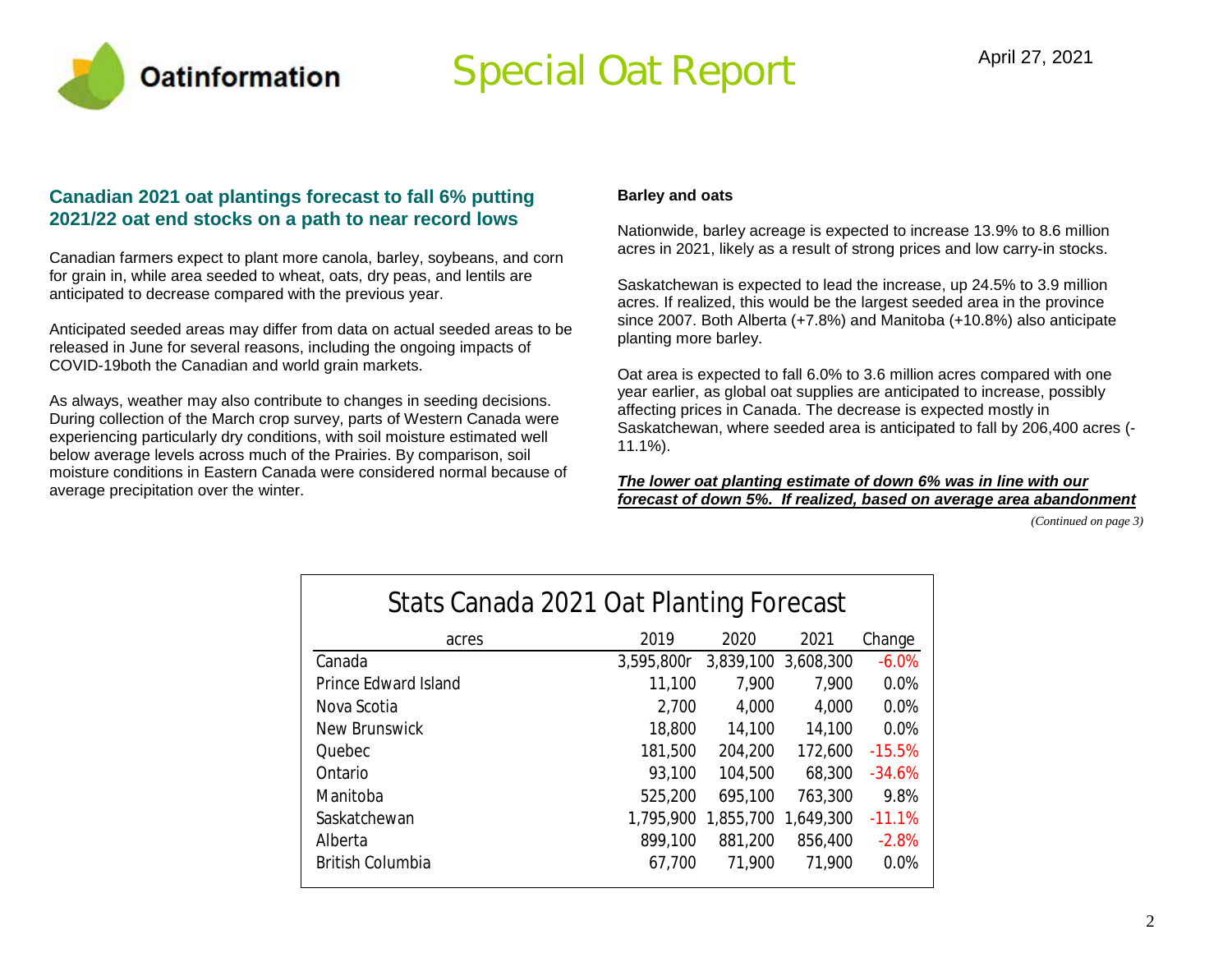

#### *and yields, 2020/21 Canadian end stocks are on a path to near record low end stocks. To stem on farm feed use, which is the major wild card on the supply/use outlook, oat prices in Western Canada will need to climb versus wheat and barley.*

#### *We will look in more detail at the oat numbers in tonight's oat report.*

#### **Wheat**

Canadian farmers anticipate planting less wheat in 2021 compared with a year earlier, down 6.9% to 23.3 million acres. The decrease is largely expected in spring wheat, which is anticipated to fall 8.8% to 16.3 million acres. Durum wheat is expected to edge up 0.3% to 5.7 million acres, while winter wheat is anticipated to fall 11.2% to 1.2 million acres. Area dedicated to wheat may decrease as some farmers anticipate planting more oilseeds.

In Saskatchewan, farmers expect total wheat area to decrease 6.0% to 12.1 million acres as a result of lower spring wheat (-9.0%). Durum wheat is expected to increase 1.1% to 4.7 million acres.

Farmers in Alberta anticipate planting 7.0% less wheat in 2021, at 6.9 million acres. Spring wheat is expected to fall 7.8% to 5.8 million acres, while durum wheat is anticipated to drop 1.1% to 1.0 million acres.

Manitoba farmers anticipate planting 2.8 million acres of wheat, down 10.2% from one year earlier.

#### **Canola**

Canola area is expected to increase for the first

| blats barriviarum promininary collinates or principal nota crop areas |        |        |                 |              |              |  |  |  |
|-----------------------------------------------------------------------|--------|--------|-----------------|--------------|--------------|--|--|--|
|                                                                       | 2019   | 2020   | $2021\{1\}$ {p} | 2019 to 2020 | 2020 to 2021 |  |  |  |
| 000 acres                                                             |        |        |                 | % change     | % change     |  |  |  |
| Total wheat (including winter wheat remaining){2}                     | 24,604 | 24,982 | 23,260          | 1.50         | $-6.9$       |  |  |  |
| Durum wheat                                                           | 4,894  | 5,689  | 5,705           | 16.20        | 0.3          |  |  |  |
| Spring wheat                                                          | 18,782 | 17,926 | 16,340          | $-4.60$      | $-8.8$       |  |  |  |
| Winter wheat{3}                                                       | 929    | 1,368  | 1,215           | 47.20        | $-11.2$      |  |  |  |
| Barley                                                                | 7,402  | 7,561  | 8,613           | 2.10         | 13.9         |  |  |  |
| Canary seed                                                           | 291    | 273    | 244             | $-6.20$      | $-10.8$      |  |  |  |
| Canola                                                                | 21,181 | 20,783 | 21,530          | $-1.90$      | 3.6          |  |  |  |
| Chick peas                                                            | 392    | 298    | 212             | $-24.00$     | $-28.7$      |  |  |  |
| Corn for grain                                                        | 3,695  | 3,559  | 3,623           | $-3.70$      | 1.8          |  |  |  |
| Dry beans                                                             | 395    | 457    | 414             | 15.70        | $-9.4$       |  |  |  |
| Dry field peas                                                        | 4,333  | 4,255  | 3,839           | $-1.80$      | $-9.8$       |  |  |  |
| Fall Rye                                                              | 300    | 390    | 417             | 30.30        | 6.9          |  |  |  |
| Flaxseed                                                              | 937    | 931    | 982             | $-0.70$      | 5.6          |  |  |  |
| Lentils                                                               | 3,781  | 4,233  | 4,218           | 12.00        | $-0.3$       |  |  |  |
| Mustard seed                                                          | 399    | 256    | 358             | $-35.70$     | 39.7         |  |  |  |
| Oats                                                                  | 3,596  | 3,839  | 3,608           | 6.80         | $-6.0$       |  |  |  |
| Soybeans                                                              | 5,714  | 5,070  | 5,348           | $-11.30$     | 5.5          |  |  |  |
| Summerfallow                                                          | 1,702  | 1,726  | 1,604           | 1.40         | $-7.1$       |  |  |  |
| Sunflower seed                                                        | 76     | 112    | 84              | 46.70        | $-24.9$      |  |  |  |

Stats Can March preliminary estimates of principal field crop areas

#### p preliminary

1. The methodology used for area estimates for the Atlantic provinces and British Columbia was modified in 2014. For more information, see note to readers.

2. Represents the sum of winter wheat, spring wheat and durum wheat.

3. The area remaining after winterkill.

Note(s):

The estimates in this table have been rounded to the nearest thousand. The percentage changes reflect the unrounded estimate Wheat types may not add up to total wheat as a result of rounding.

time since 2017, rising 3.6% to 21.5 million acres, the largest seeded area since 2018.

High global demand for oilseeds has led to an increase in canola prices, which may influence farmers' decision to increase seeded area.

Farmers in Saskatchewan, the largest canola producing province, anticipate seeding 11.8

million acres of canola, up 4.4% from the same period one year earlier.

In Alberta, farmers expect seeded area of canola to increase 7.8% to 6.3 million acres.

In Manitoba, producers anticipate seeding fewer acres of canola, with expected seeded area *(Continued on page 4)*

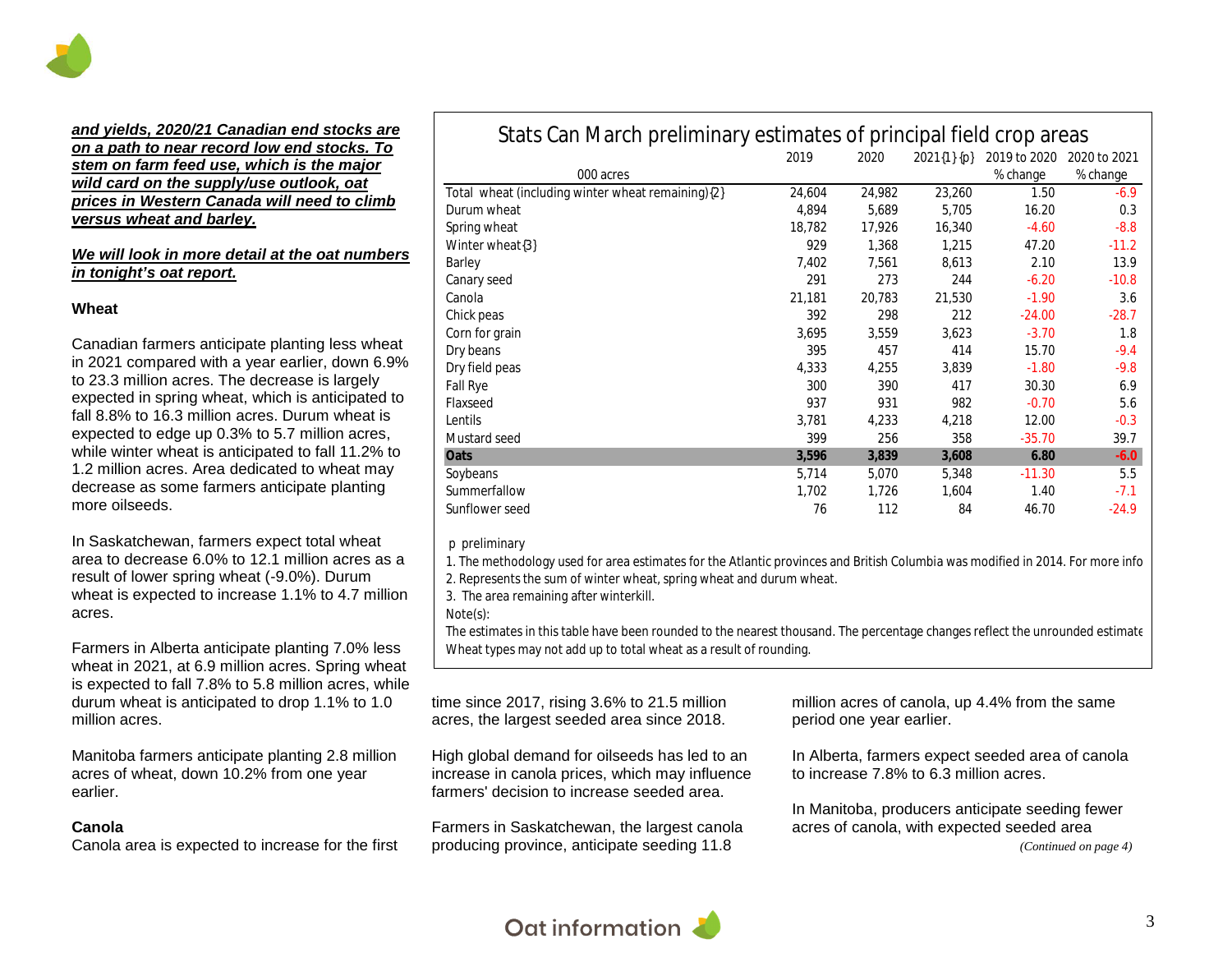falling 5.9% to 3.2 million acres in 2021.

#### **Soybeans**

At the national level, farmers anticipate planting 5.3 million acres of soybeans, up 5.5% from 2020. An increase in anticipated area is likely due to high prices driven by strong worldwide demand.

In Ontario, the largest soybean producing province, farmers expect to plant 2.9 million acres of soybeans, up 2.0%.

Farmers in Manitoba anticipate planting more soybeans in 2021, up 17.3% to 1.3 million acres, the first time that soybean area in the province has risen since 2017. Favourable yields in 2020, coupled with good prices, may encourage farmers to increase soybean acreage.

Soybean area in Quebec is expected to rise 4.2% to 923,000 acres.

#### **Corn for grain**

At the national level, farmers expect to plant 3.6 million acres of corn for grain, up 1.8% from one year earlier.

In Ontario, farmers anticipate planting 2.2 million acres of corn, up 1.7% from 2020.

Quebec farmers expect to plant more acres of corn, with seeded area increasing 1.2% to 901,300 acres in 2021.

#### **Lentils and peas**

Area seeded to lentils is expected to be relatively stable compared with one year earlier, edging

down 0.3% to 4.2 million acres. Farmers in Saskatchewan, where almost 90% of Canada's lentils are grown, expect seeded area to decrease 1.6%, but this is anticipated to be offset by an increase in area in Alberta (+9.0%).

Farmers across Canada expect to plant fewer dry peas in 2021, with area anticipated to decrease 9.8% to 3.8 million acres compared with the same period one year earlier.

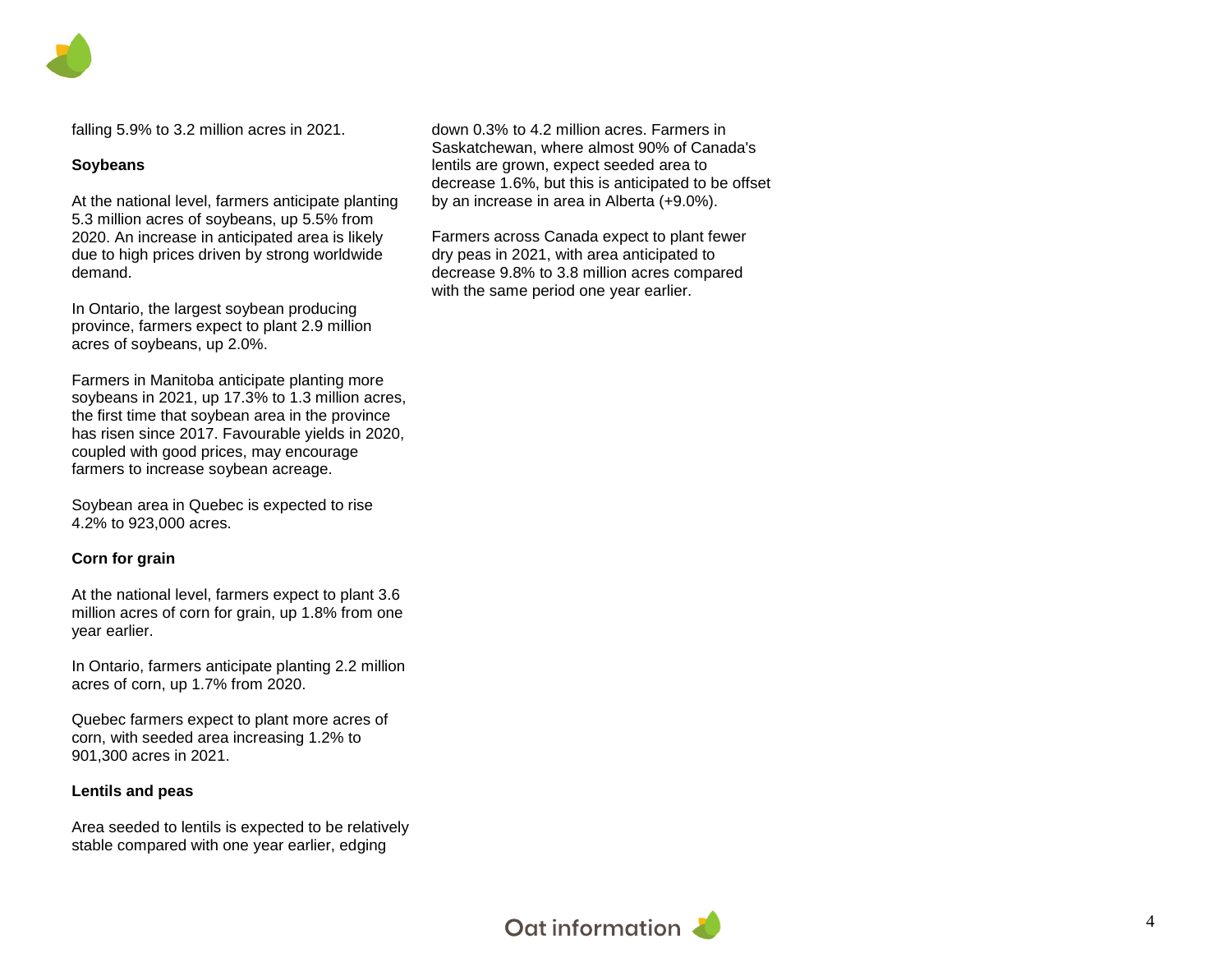

An Important Request

## **Reader Notice**

Oatinformation has been providing leading-edge oat information to traders, oat millers, grain companies; equine feed manufacturers', growers, and governments for nearly 20 years. We live and breath the oat industry and we work hard everyday to share with you the most concise, relevant, and practical market research and analysis.

Our market information, daily, weekend, and special reports are our livelihood. We want to ensure that you continue to receive the highest quality information at the lowest price possible; therefore, **please do not forward our emails or our PDF reports to others outside of your organization—instead, if you feel we can help a peer of yours simply direct them to contact us**.

Thank you for being an Oatinformation subscriber.

- Randy Strychar